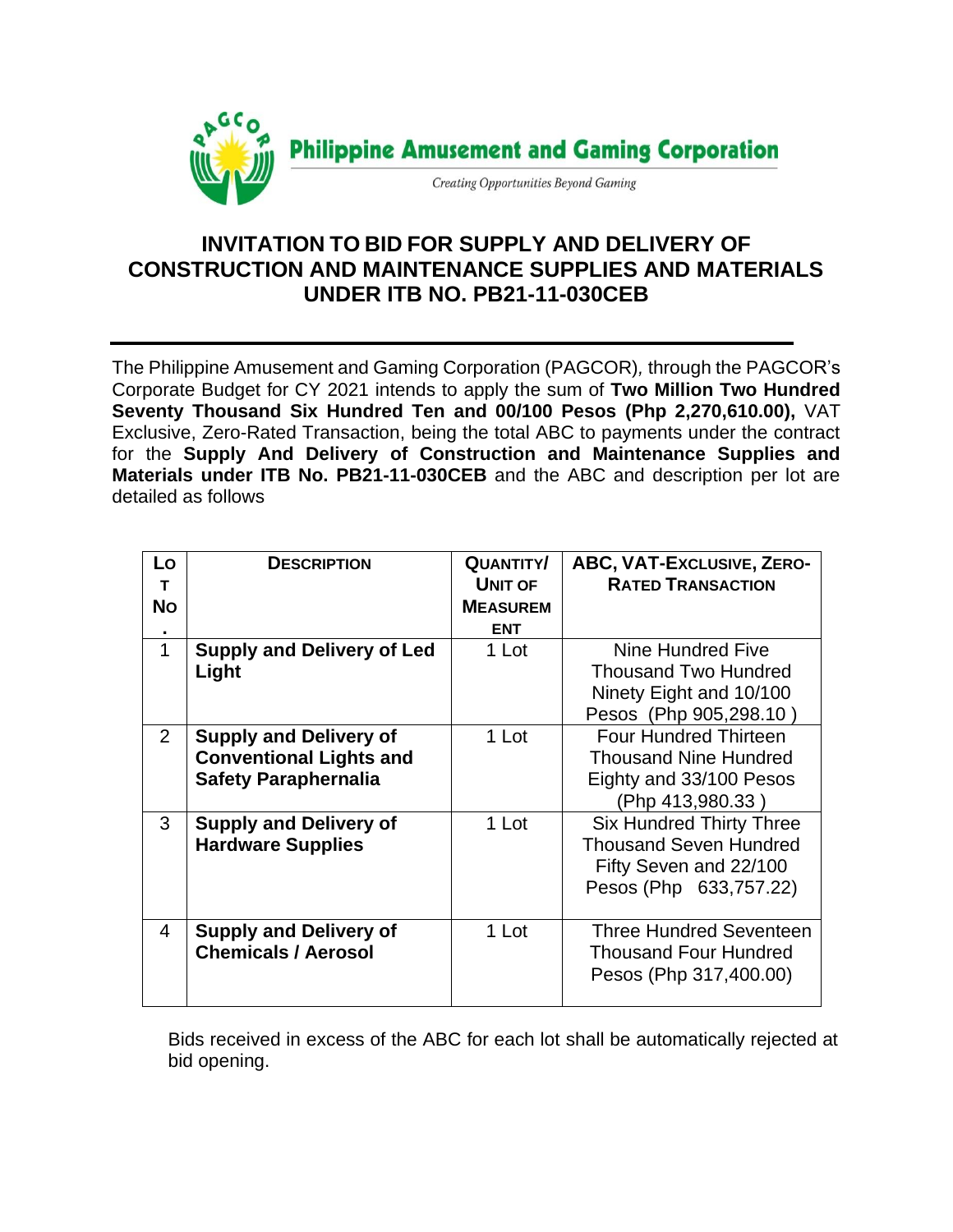- 1. The PAGCOR now invites bids for the above Procurement Project. The complete schedule of deliveries is provided in the Section VI (Schedule of Requirements) of the Bidding Documents which will commence on the effectivity date specified in the Notice to Proceed for a period of Two (2) Years or until the volume or contract amount has already been depleted or consumed, whichever comes first. Bidders should have completed, within Three (3) Years from the date of submission and receipt of bids, a contract **OR** at least two (2) contracts similar to the Project. The description of an eligible bidder is contained in the Bidding Documents, particularly, in Section II (Instructions to Bidders).
- 2. Bidding will be conducted through open competitive bidding procedures using a non-discretionary "*pass/fail*" criterion as specified in the 2016 revised Implementing Rules and Regulations (IRR) of Republic Act (RA) No. 9184.

Bidding is restricted to Filipino citizens/sole proprietorships, partnerships, or organizations with at least sixty percent (60%) interest or outstanding capital stock belonging to citizens of the Philippines, and to citizens or organizations of a country the laws or regulations of which grant similar rights or privileges to Filipino citizens, pursuant to RA No. 5183.

- 3. Prospective Bidders may obtain further information from PAGCOR and interested bidders may inspect and obtain further information from the Procurement Section (PS), acting as the BAC Secretariat, of PAGCOR and/or inspect the Bidding Documents at the 3<sup>rd</sup> Floor, Casino Filipino-Cebu, Waterfront Cebu City Hotel and Casino, 1 Salinas Driver, Lahug, Cebu City during office hours of PAGCOR from 9:00 a.m. to 5:00 p.m..
- 4. A complete set of Bidding Documents may be acquired by interested Bidders on **December 17, 2021 to January 19, 2022** from the given address and website(s) below upon payment of the applicable fee for the Bidding Documents, pursuant to the latest Guidelines issued by the GPPB, based on the following schedule:

| <b>Approved Budget for the Contract</b> | <b>Cost of Bidding</b><br><b>Documents</b><br>(in Philippine Pesos) |
|-----------------------------------------|---------------------------------------------------------------------|
| 500,000.00 and below                    | 500.00                                                              |
| More than 500,000.00 up to 1 Million    | 1,000.00                                                            |

PAGCOR shall allow the bidder to present its proof of payment for the fees either in person, by facsimile, or through electronic means.

Prospective bidders may also download the Bidding Documents free of charge from **[www.pagcor.ph](http://www.pagcor.ph/)** and **www.philgeps.gov.ph** and may be allowed to submit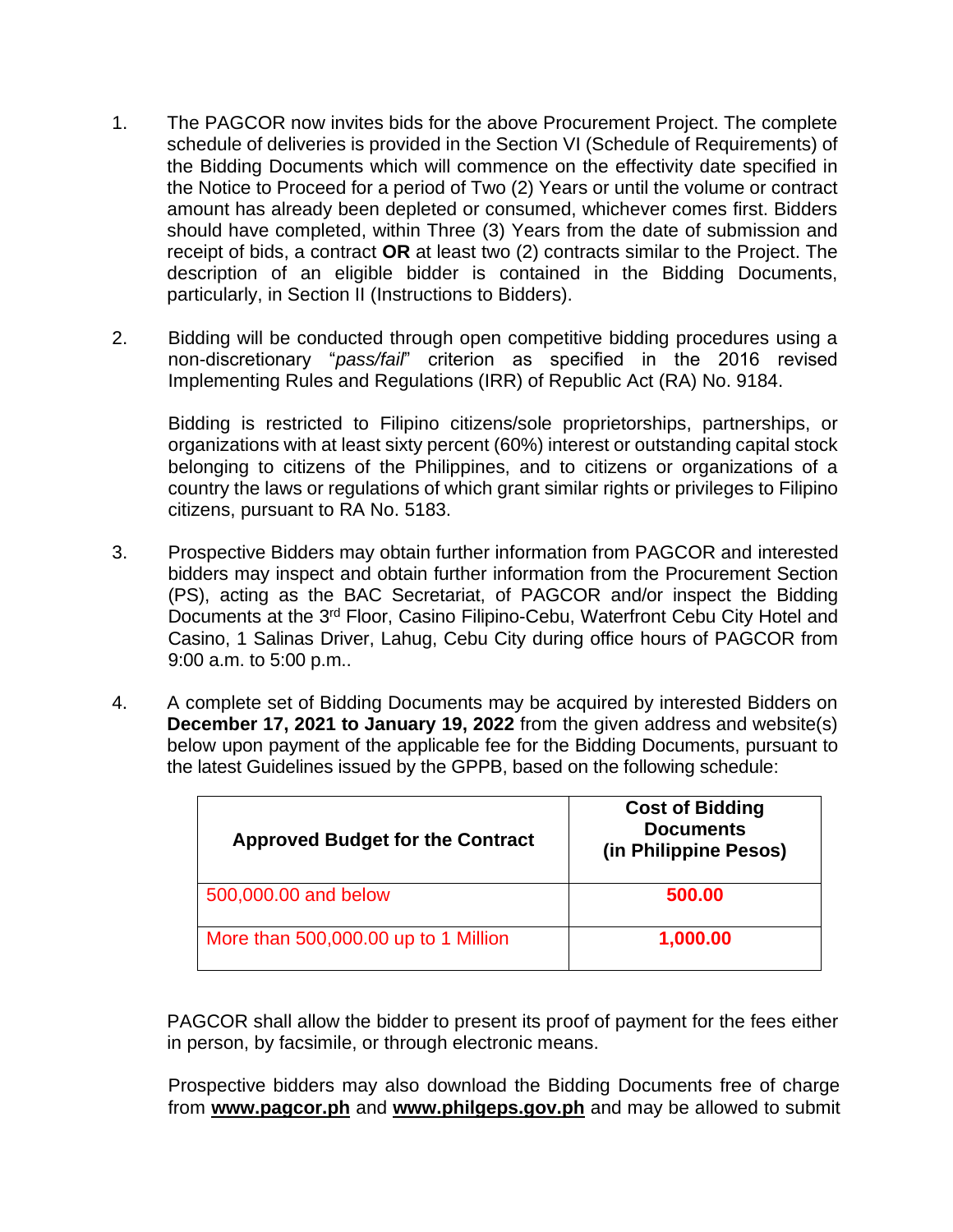bids provided that bidders pay the applicable fee of the Bidding Documents not later than the deadline for the submission and receipt of bids.

In effecting payment for the Bidding Documents, prospective bidders shall present either the Payment Slip, which may be secured from the PD, or a copy of this Invitation to Bid (ITB) to PAGCOR's Cashier, 3<sup>rd</sup> Floor, Casino Filipino-Cebu, Waterfront Cebu City Hotel and Casino, 1 Salinas Driver, Lahug, Cebu City.

- 5. The PAGCOR will hold a **Pre-Bid Conference on January 5, 2022, 2:00PM at the**  3<sup>rd</sup> Floor Conference Room, Casino Filipino-Cebu, Waterfront Cebu City Hotel and Casino, 1 Salinas Driver, Lahug, Cebu City **or through Video Conference via Zoom platform**, which shall be open to prospective bidders. You may send the request for provision of Zoom Meeting credentials thru [RamahdynaJezza.Conejos@pagcor.ph](mailto:RamahdynaJezza.Conejos@pagcor.ph) before the scheduled meeting
- 6. Bids must be duly received by the BAC Secretariat through manual submission on or before **January 19, 2022 (Wednesday), 2:00pm at** 3 rd Floor Conference Room, Casino Filipino-Cebu, Waterfront Cebu City Hotel and Casino, 1 Salinas Driver, Lahug, Cebu City, which shall be open to prospective bidders. Late bids shall not be accepted.
- 7. All Bids must be accompanied by a bid security in any of the acceptable forms and in the amount stated in **ITB Clause 14**.
- 8. Bid opening shall be on **January 19, 2022 ( Wednesday), 2:00pm** onwards at the 3<sup>rd</sup> Floor Conference Room, Casino Filipino-Cebu, Waterfront Cebu City Hotel and Casino, 1 Salinas Driver, Lahug, Cebu City, which shall be open to prospective bidders Bids will be opened in the presence of the bidders' representatives who choose to attend the activity.
- 9. Bidders shall bear all costs associated with the preparation and submission of their bids, and PAGCOR will in no case, be responsible or liable for those costs, regardless of the conduct or outcome of the bidding process.

Bidders should note that PAGCOR will accept bids only from those that have paid the applicable fee for the Bidding Documents.

PAGCOR assumes no responsibility whatsoever to compensate or indemnify bidders for any expenses incurred in the preparation of their bids.

In accordance with Government Procurement Policy Board (GPPB) Circular 06- 2005 - Tie-Breaking Method, the Bids and Awards Committee (BAC) shall use a non-discretionary and non-discriminatory measure based on sheer luck or chance, which is "DRAW LOTS," in the event that two (2) or more bidders have been postqualified and determined as the bidder having the Lowest Calculated Responsive